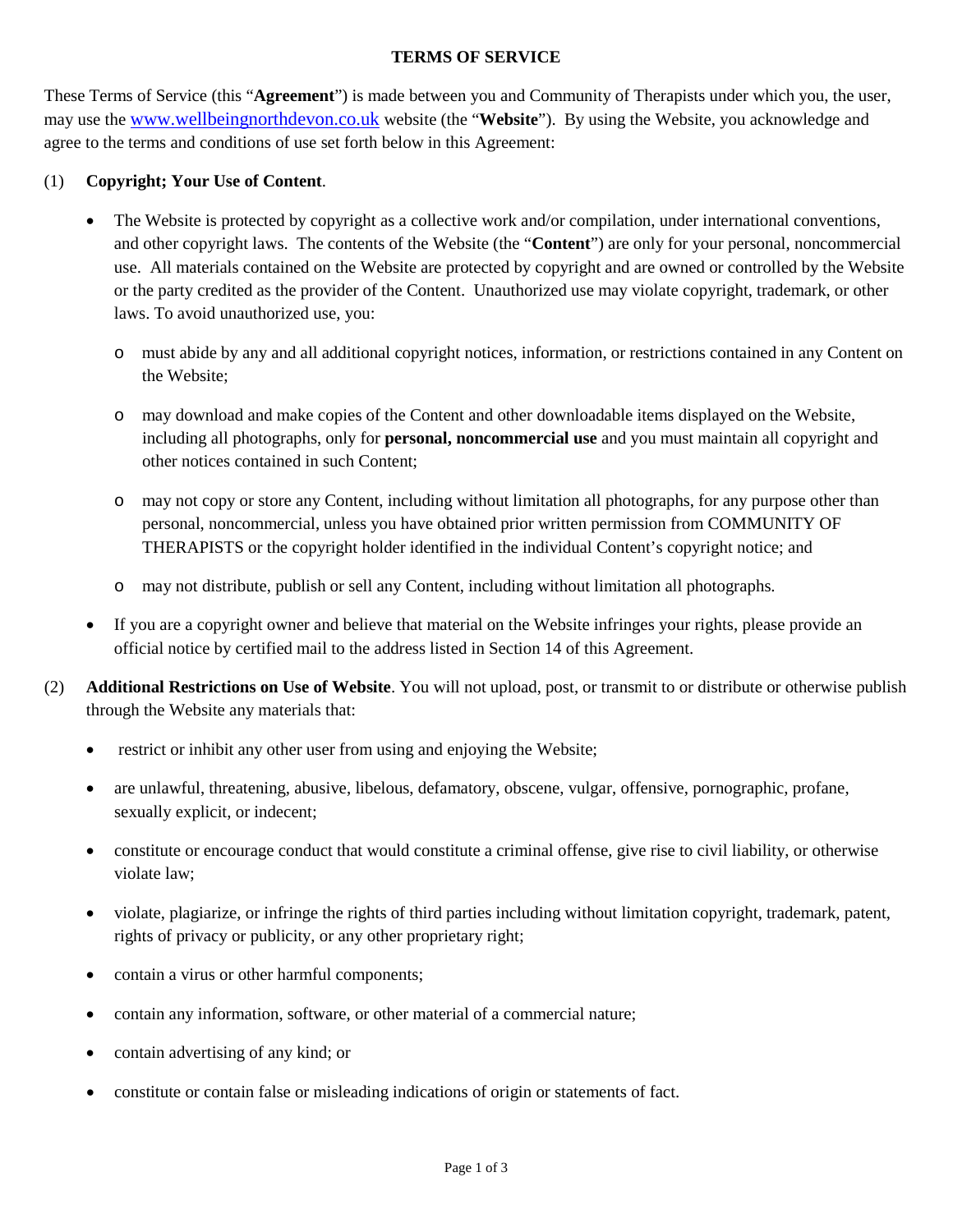- (3) **Representation and Warranty With Regard to Age**. You represent and warrant that you are at least 13 years old.
- (4) **Personal Information**. By providing personal information, posting messages, uploading files, inputting data, or engaging in any other form of communication (individually or collectively "**Communications**") with or to the Website, you hereby grant to COMMUNITY OF THERAPISTS a perpetual, worldwide, irrevocable, unrestricted, nonexclusive, royalty-free license to use, copy, license, sublicense, adapt, distribute, display, publicly perform, reproduce, transmit, modify and edit, such Communications, in all media now known or hereafter developed. You hereby waive all rights to any claim against COMMUNITY OF THERAPISTS for any alleged or actual infringements of any proprietary rights, rights of privacy and publicity, moral rights, and rights of attribution in connection with such Communications. COMMUNITY OF THERAPISTS may monitor your use of the Website and may freely use and disclose any information and materials received from you or collected through your use of the Website for any lawful reason or purpose.
- (5) **No Confidentiality**. You acknowledge that transmissions to and from the Website are not confidential and your Communications may be read or intercepted by others. You acknowledge that by submitting Communications to the Website, no confidential, fiduciary, contractually implied, or other relationship is created between you and COMMUNITY OF THERAPISTS other than in accordance with this Agreement.
- (6) **Commitment to Data Security**. To prevent unauthorized access, maintenance of data accuracy, and ensuring the correct use of information, COMMUNITY OF THERAPISTS has put in place appropriate physical, electronic, and managerial procedures to safeguard and secure any information collected on the Website.
- (7) **Changes to the Website**. COMMUNITY OF THERAPISTS may change, suspend, or discontinue any aspect of the Website at any time, including the availability of any Website feature, database, or other Content. COMMUNITY OF THERAPISTS may also impose limits on certain features and services or restrict your access to parts or all of the Website without notice or liability.
- (8) **Limitation of Liability**. COMMUNITY OF THERAPISTS is not liable for your use of the Website (including without limitation the content and any errors contained therein). COMMUNITY OF THERAPISTS is not liable for any damages (including without limitation incidental, consequential, or punitive damages, lost profits, or damages resulting from lost data or business interruption) resulting or arising from your use of, or inability to use, the Website, or sites linked to the Website, whether based on warranty, contract, tort, or any other legal or equitable theory, and whether or not COMMUNITY OF THERAPISTS was advised of the possibility of such damages.
- (9) **Indemnification**. You will indemnify, defend, and hold harmless the COMMUNITY OF THERAPISTS and its affiliates, and all of their directors, officers, agents, employees, legal advisors, information providers, licensors, and licensees (collectively, the "**Indemnified Parties**") from and against any and all liability and costs incurred by the Indemnified Parties in connection with any claim arising out of any breach by you of any term of this Agreement, including without limitation attorneys' fees and costs. You will cooperate as fully as reasonably required in the defense of any claim. COMMUNITY OF THERAPISTS reserves the right, at its own expense, to assume the exclusive defense and control of any matter otherwise subject to indemnification by you and you may not in any event settle any matter without the written consent of COMMUNITY OF THERAPISTS.